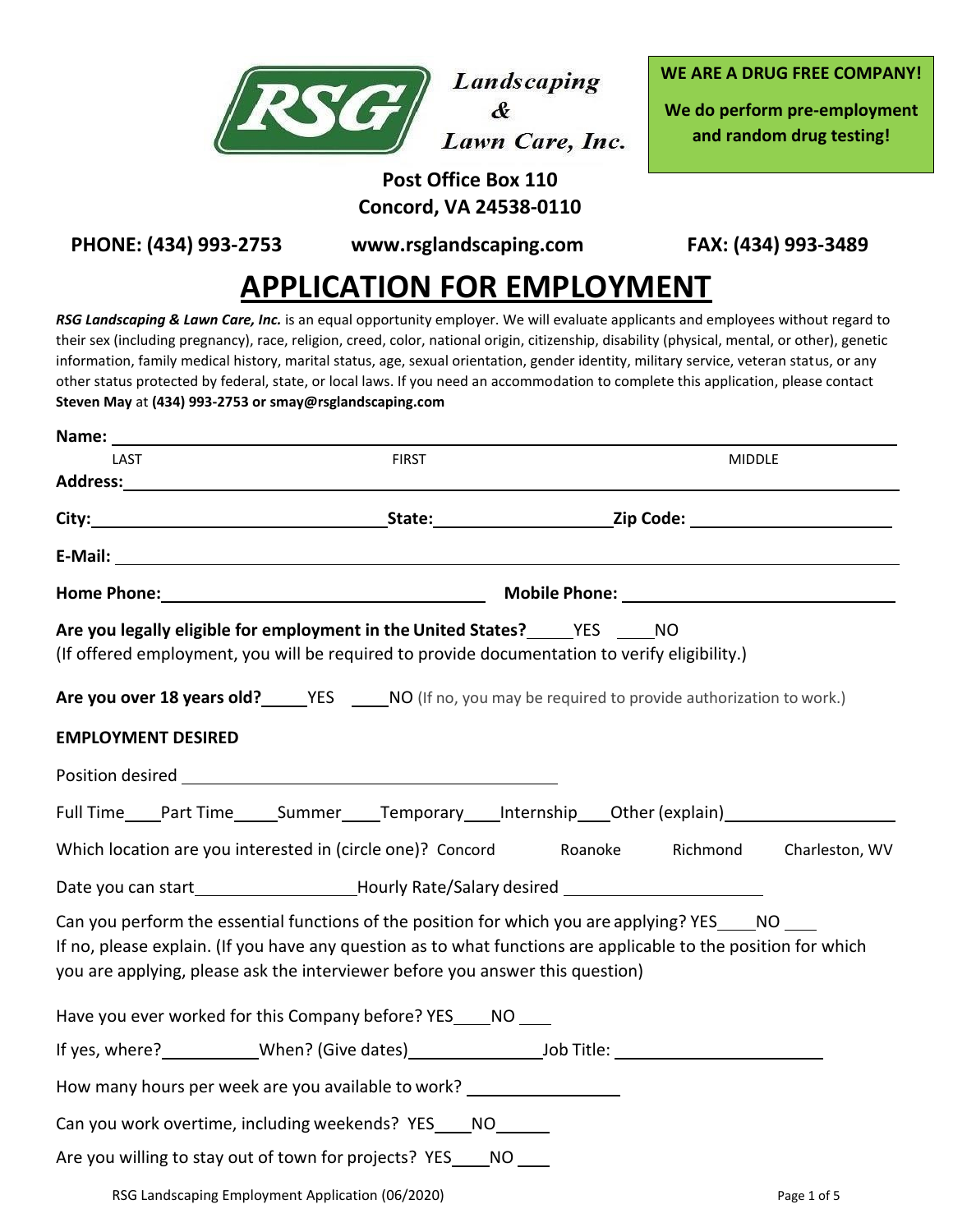#### **EDUCATION**

|                                            | <b>SCHOOL NAME</b><br><b>CITY/STATE</b> | # YEARS<br><b>COMPLETED</b> | <b>DEGREE</b> | <b>COURSE OF STUDY</b> |
|--------------------------------------------|-----------------------------------------|-----------------------------|---------------|------------------------|
| <b>High School</b>                         |                                         | 9<br>11 12<br>10            | Diploma / GED |                        |
| <b>College/University</b>                  |                                         | $1 \t2 \t3 \t4$             |               |                        |
| <b>Trade/Vocational</b>                    |                                         |                             |               |                        |
| <b>Other Training or</b><br><b>Degrees</b> |                                         |                             |               |                        |
| <b>Other Training or</b><br><b>Degrees</b> |                                         |                             |               |                        |

List any job-related tools, equipment, computer programs, or other skills in which you are proficient:

List any professional or civic organizations in which you participate that are relevant to the position for which you are applying. Identify any leadership roles you have held:

*(You need not disclose membership in professional organizations that may reveal information regarding race, color, creed, sex, religion, national origin, ancestry, age, disability, marital status, veteran status or any other protected status.)*

Do you have any special skills or abilities which relate to the job for which you are applying? YES \_\_\_\_ NO \_\_\_ If Yes, please describe?

#### **REFERENCES**

| Give the names of three people <b>NOT</b> related to you, whom you have known at least three (3) years, |                                           |                   |              |                                   |
|---------------------------------------------------------------------------------------------------------|-------------------------------------------|-------------------|--------------|-----------------------------------|
|                                                                                                         | familiar with your professional abilities |                   |              |                                   |
| <b>Name</b>                                                                                             | <b>Address</b>                            | <b>Occupation</b> | <b>Phone</b> | <b>YEARS</b><br><b>ACQUAINTED</b> |
|                                                                                                         |                                           |                   |              |                                   |
|                                                                                                         |                                           |                   |              |                                   |
|                                                                                                         |                                           |                   |              |                                   |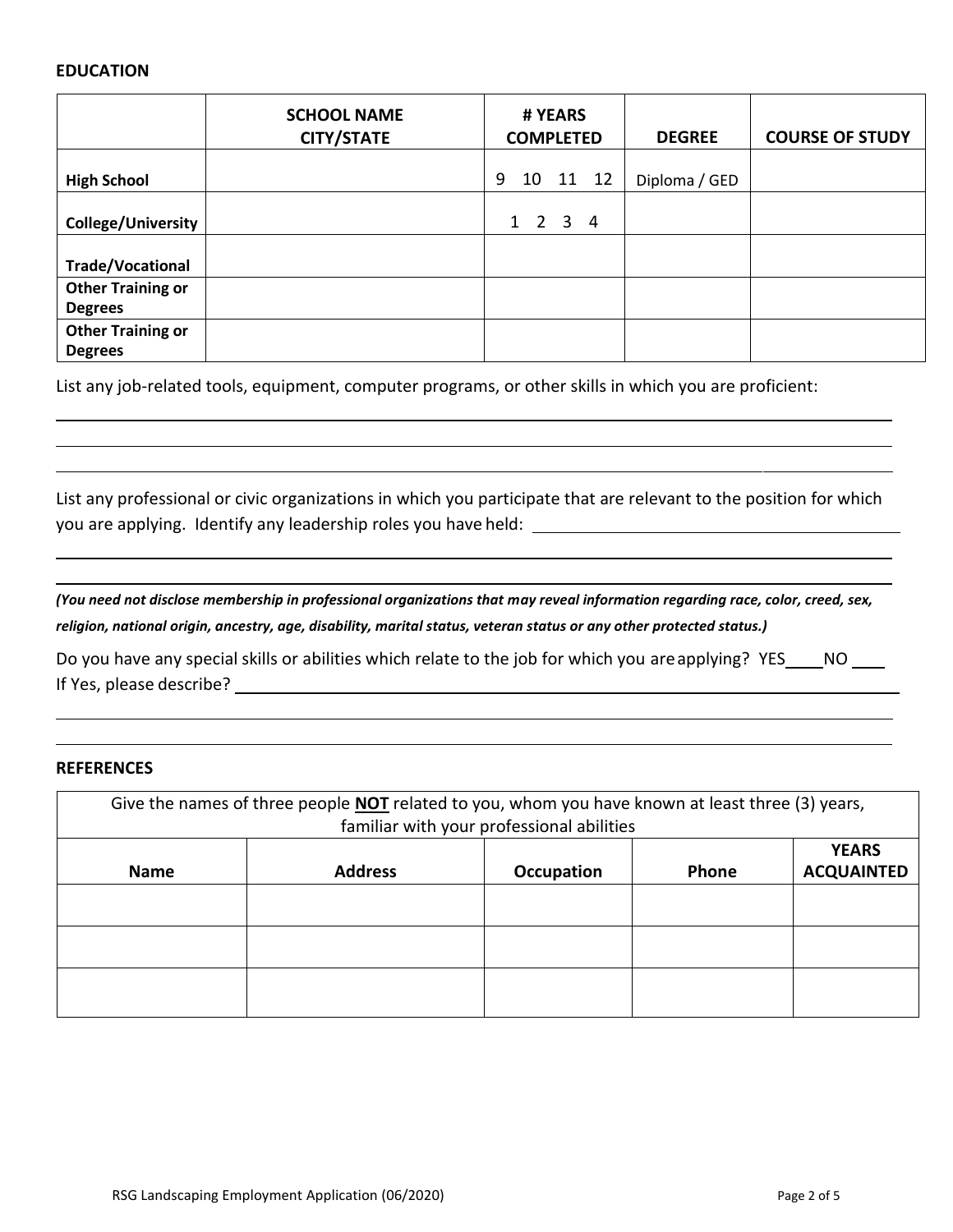**EMPLOYMENT:** Provide complete employment history beginning with your present or most recent

employment. All areas must be completed. When providing dates of employment, you must provide month and year. Attach additional pages as necessary.

If any employment was under a different name, indicate name

| <b>Employer:</b>            |                                              |
|-----------------------------|----------------------------------------------|
| <b>Position:</b>            |                                              |
| From (Mo/Yr):               | To (Mo/Yr):                                  |
| <b>Address:</b>             |                                              |
| <b>Key Job Duties:</b>      |                                              |
| <b>Reason for leaving:</b>  |                                              |
| May we contact this         |                                              |
| employer?                   | (circle one)<br>Yes<br>No                    |
|                             | If Yes, provide the following:               |
| <b>Supervisor's Name:</b>   |                                              |
| <b>Supervisor's Phone:</b>  |                                              |
| <b>Supervisor's E-Mail:</b> |                                              |
|                             |                                              |
| <b>Employer:</b>            |                                              |
| <b>Position:</b>            |                                              |
| From (Mo/Yr):               | To (Mo/Yr):                                  |
| <b>Address:</b>             |                                              |
| <b>Key Job Duties:</b>      |                                              |
| <b>Reason for leaving:</b>  |                                              |
| May we contact this         |                                              |
| employer?                   | No<br>Yes<br>(circle one)<br>$\sqrt{2}$      |
|                             | If Yes, provide the following:               |
| <b>Supervisor's Name:</b>   |                                              |
| <b>Supervisor's Phone:</b>  |                                              |
| <b>Supervisor's E-Mail:</b> |                                              |
|                             |                                              |
| <b>Employer:</b>            |                                              |
| <b>Position:</b>            |                                              |
| From (Mo/Yr):               | To (Mo/Yr):                                  |
| <b>Address:</b>             |                                              |
| <b>Key Job Duties:</b>      |                                              |
| <b>Reason for leaving:</b>  |                                              |
| May we contact this         |                                              |
| employer?                   | <b>No</b><br>(circle one)<br>Yes<br>$\prime$ |

## **If Yes, provide the following:**

| 1.1                        |  |  |
|----------------------------|--|--|
| <b>Supervisor's Name:</b>  |  |  |
| <b>Supervisor's Phone:</b> |  |  |
| Supervisor's E-Mail:       |  |  |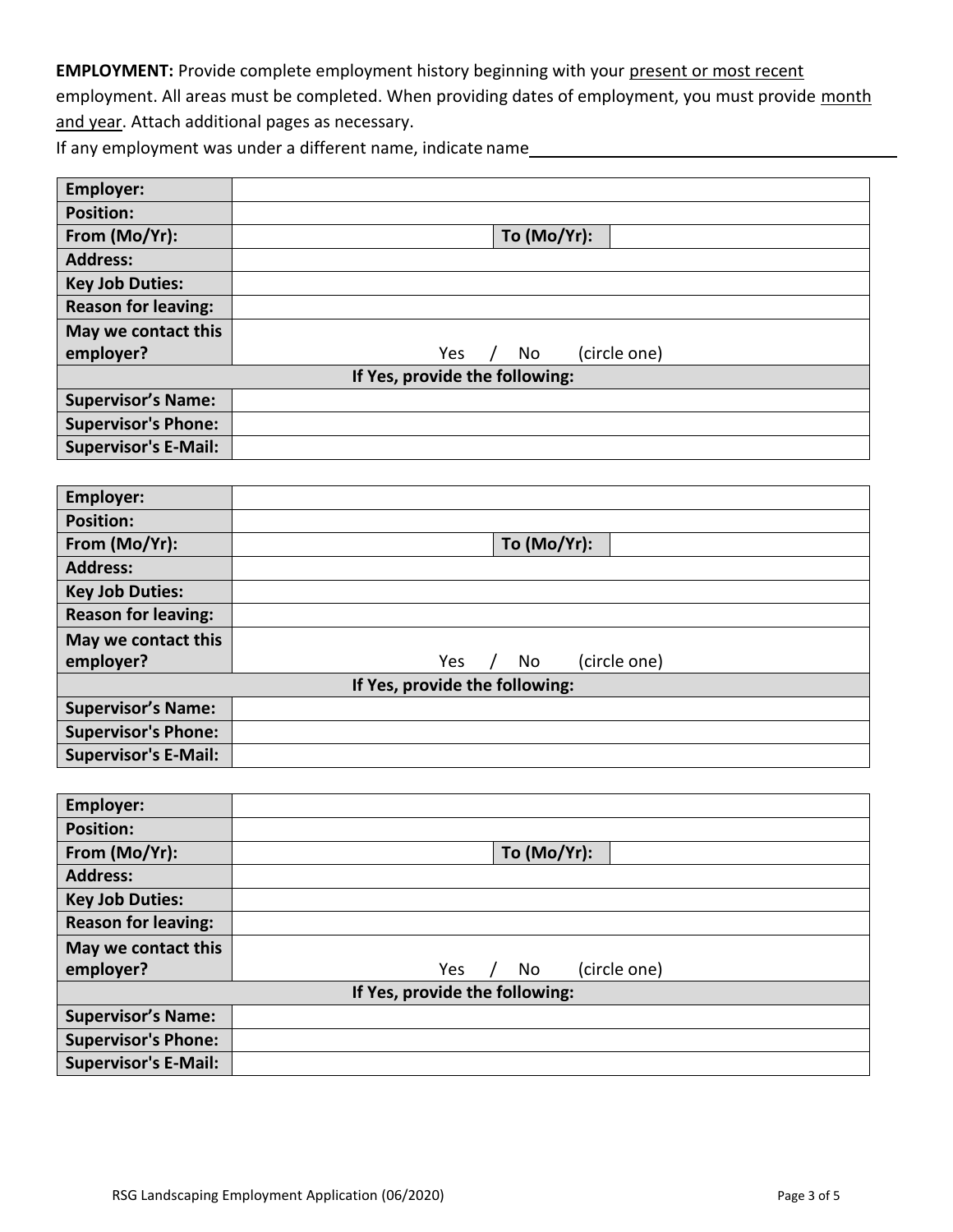| <b>Employer:</b>               |                           |  |  |
|--------------------------------|---------------------------|--|--|
| <b>Position:</b>               |                           |  |  |
| From (Mo/Yr):                  | To (Mo/Yr):               |  |  |
| <b>Address:</b>                |                           |  |  |
| <b>Key Job Duties:</b>         |                           |  |  |
| <b>Reason for leaving:</b>     |                           |  |  |
| May we contact this            |                           |  |  |
| employer?                      | (circle one)<br>Yes<br>No |  |  |
| If Yes, provide the following: |                           |  |  |
| <b>Supervisor's Name:</b>      |                           |  |  |
| <b>Supervisor's Phone:</b>     |                           |  |  |
| <b>Supervisor's E-Mail:</b>    |                           |  |  |

If you wish to describe additional work experience, attach the above information for each position on a separate piece of paper.

Some of our positions require operating vehicles. Do you have a current valid driver's license? YES\_\_\_\_NO \_\_\_ A CDL (Commercial Driver's License)? YES\_\_\_\_NO \_\_\_

Have you been convicted of, or pleaded guilty or "no contest" to a crime **(EXCLUDING any marijuana charges and/or minor traffic violations)** in the past seven years? YES \_\_\_ NO \_\_\_

If yes, please identify the crime and date of conviction: **Example 2018** 2019 12:30 (*A criminal* and *A* criminal *A criminal conviction will not automatically disqualify an applicant from consideration for employment. You may provide any additional information we should consider by attachment)* **(EXCLUDING any marijuana charges and/or minor traffic violations**)

#### **REFERRAL SOURCE**

How did you hear about us?

Did a current RSG Employee Refer you? YES \_\_\_\_NO If yes, who?

**This application for employment is good for 90 days only.**

**Consideration for employment after 90 days requires a new application.**